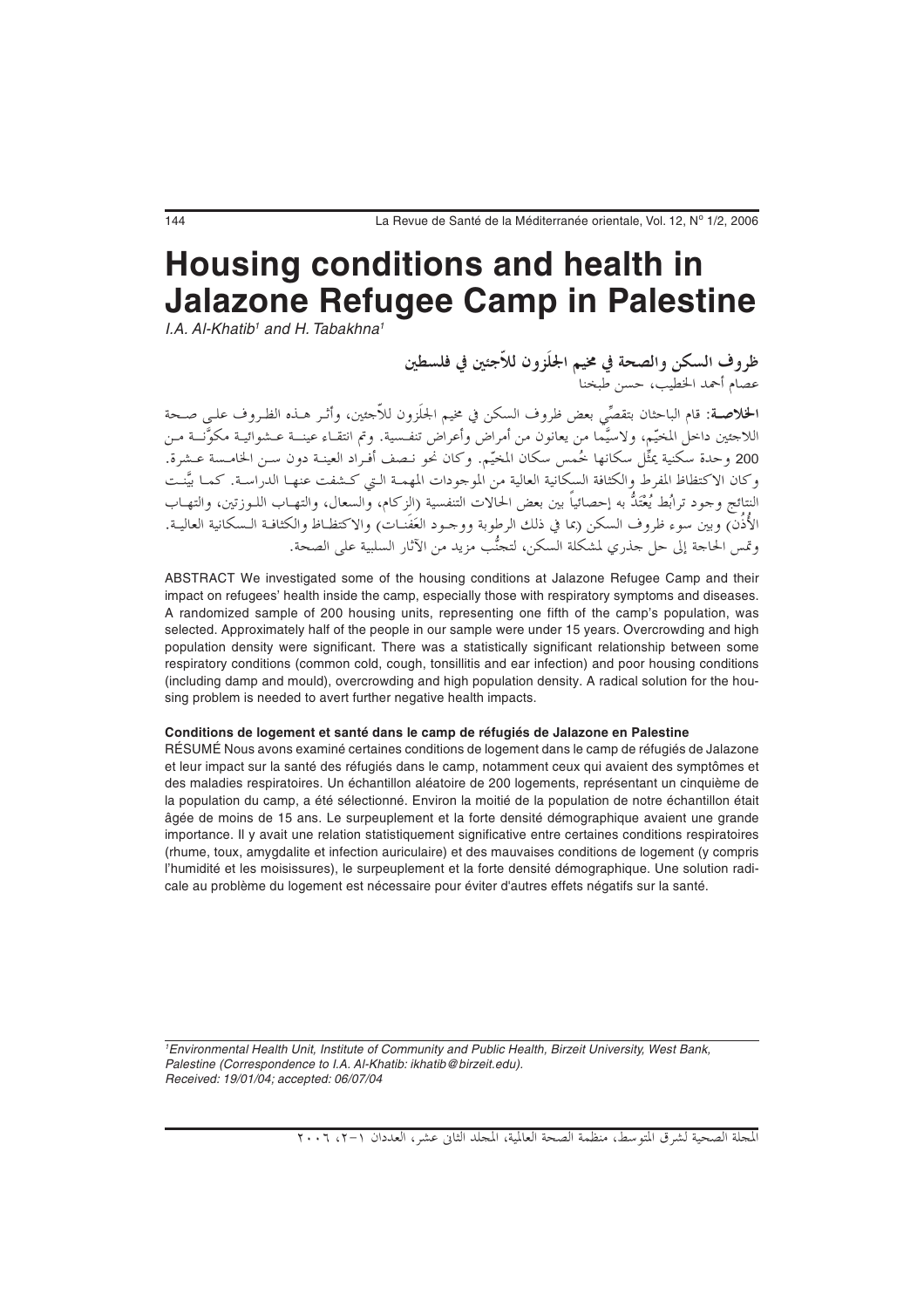# **Introduction**

In 1948, most of the Palestinian people, whose normal place of residence was Palestine, lost both their homes and means of livelihood when they were moved out to the other parts of Palestine, later known as the West Bank and Gaza Strip, or to neighbouring countries such as Jordan, Lebanon and the Syrian Arab Republic [*1*].

Palestinian refugees were scattered in 58 camps within these countries [*1*]. Jalazone Refugee Camp is among the 19 refugee camps that were created in the West Bank. It is located 6 km to the north of Ramallah.

In the beginning, the camp was composed of tents. In 1952, the United Nations Relief and Works Agency for Palestine Refugees in the Near East (UNRWA) built just 1 room for every family, without a kitchen or toilet facilities. There were 15 communal toilets distributed throughout the camp and a single communal water source. Therefore, living conditions were hard and the health situation poor for the refugees living there during the fifties and sixties of the last century. Furthermore, electric services were not connected to the camp till the beginning of the 1970s.

Gradually, the inhabitants of the camp started to add to their single room a kitchen, another room or rooms and a WC. In the seventies, they began to expand vertically since every new family needed a house, not just 1 room as had been planned at the establishment of the camp. This was due to the fact that the land area of the camp was limited and therefore people could not expand horizontally.

With the natural and gradual increase in the population, the housing problem became more complicated, and had (and still has) a negative impact on the inhabitants' health. These problems are expected to become worse as time goes by [*2*].

The camp now has 1050 families with a population of about 6250 persons (M. Adarbeh, Jalazone Refugee Camp Office Head, personal communication, 2002) living on a limited piece of land of 225 dunums (1  ${\text{dunum}} = 1000 \text{ m}^2$ ). In 1949 the population was 3500 people, living in tents [*2*].

Many studies have confirmed the relation between housing conditions and health [*3–7*]. Direct factors included site of residential area, building materials, natural lighting and ventilation, crowding and availability of and access to water and sanitation. Indirect factors included proximity to health care facilities, access to education, transportation and place of employment and tenure.

Conditions inside the home can have a significant effect on health. It has been found that dampness in the home was the major environmental factor that could be linked to many respiratory diseases: cold, bronchitis, sore throat and ear infection [*8*]. Cold and dampness in the home may lead to respiratory diseases, infections and allergies [*9,10*]. People in damp housing pay more for health services than people living in healthy housing [*11*].

In a study carried out in Ramallah, Palestine, it was found that poor ventilation caused dampness and this may lead to tuberculosis, dyspepsia, allergies and psychological illness [*12*]. Overcrowding facilitated the spread of infectious diseases, e.g. common cold, tuberculosis, influenza. It also led to psychological stress: blood pressure, anxiety and stress were higher among inhabitants who had a negative perception of their residential environment.

Another suggested risk factor is environmental tobacco smoke. In several studies, researchers have demonstrated an association between exposure to environmental tobacco smoke in the home and the

المجلة الصحية لشرق المتوسط، منظمة الصحة العالمية، المجلد الثاني عشر، العددان ١-٢، ٢٠٠٦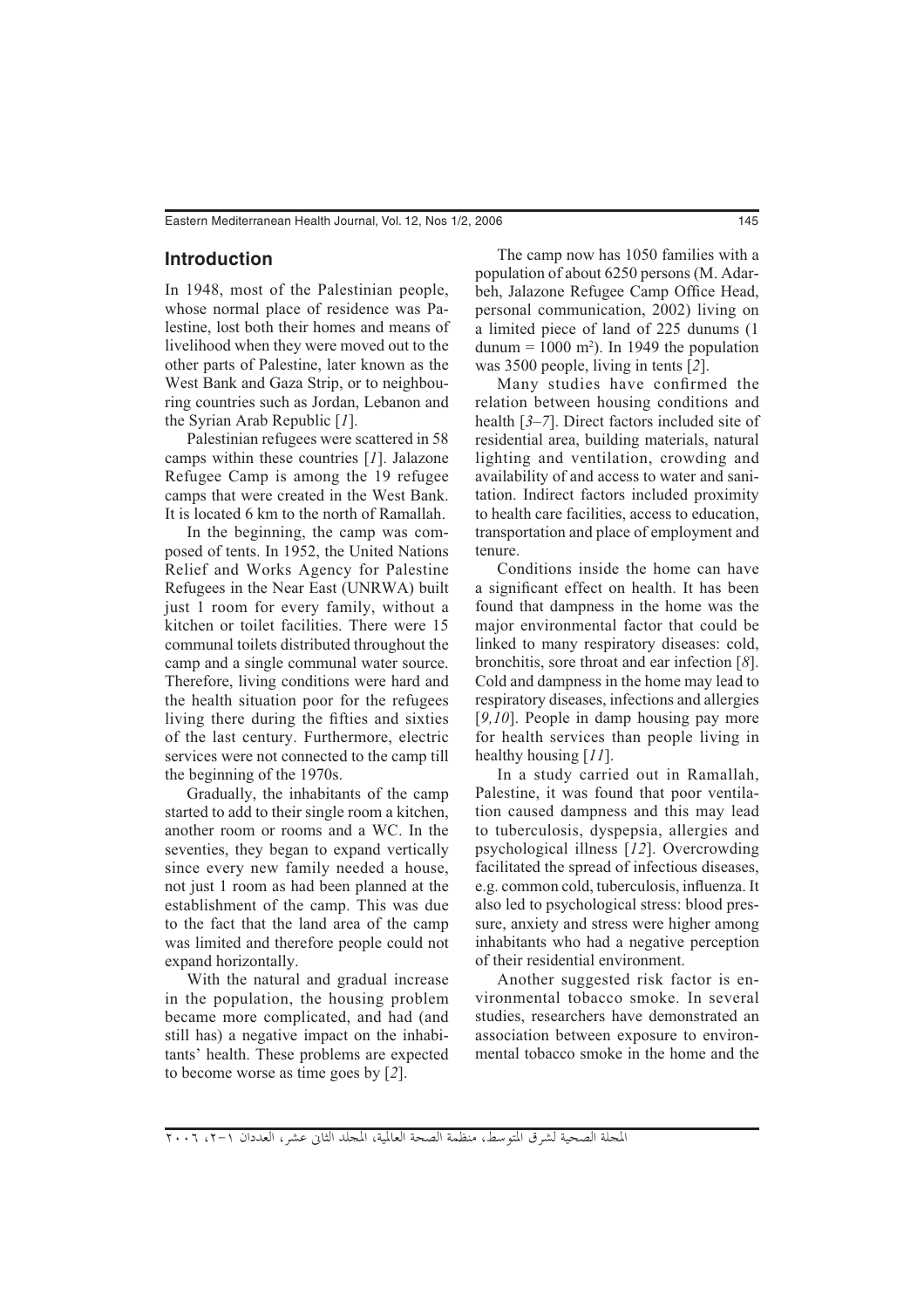incidence of pneumonia, bronchitis, cough and ear infection [*13–15*].

Poor housing may lead to a decrease in the amount of solar radiation reaching the rooms and this will reduce exposure of inhabitants to ultraviolet rays, which may lead to tooth decay, rickets in children, osteomalacia in adults, and increases in viral and other infections [*12*].

The aim of this study was to investigate the housing conditions and the natural population growth in Jalazone Refugee Camp, and to assess their impact on the health of the camp's inhabitants, focusing on some respiratory symptoms and diseases.

To obtain information on the relative importance of the different factors, we studied the relationship between frequency of respiratory infectious disease in children and the relative importance of the risk factors: number of siblings, number of rooms in the residence, dampness and mould in the homes and exposure to environmental tobacco smoke.

## **Methods**

The population included all the households in Jalazone Refugee Camp. Therefore, the unit of study was considered to be the household as a whole, regardless of how many people lived in it. Households were selected according to simple random sampling in a single step; not on the level of the individual, but by randomly choosing 200 households with all members included in those households. There were no refusals to participate.

A semi-structured questionnaire, designed for this study, was used to collect information about population characteristics, housing conditions and the prevalence of some respiratory symptoms and diseases in the camp over a 2-week period in January 2002.

The *SPSS* statistical program, version 8, was used for data analysis for descriptive and inferential statistical purposes. The natural increase in the population was calculated from the infant registration files at the health centre in the camp and from an approximate assessment of the number of deaths from patient files (no. of live births  $-$  no. of deaths  $=$  natural increase in the population).

A staff of 3 well-trained field workers (1 physician, 1 nurse and 1 social worker with an education level of diploma or Bachelor) from the camp and from Jalazone Refugee Camp Health Centre and Alawdah Health Centre, located in the camp, participated in collecting the data. The data were collected by the field workers through personal interviews with the family head or another adult in the household if the family head was not available. The interviewee was asked about all family members; 1 questionnaire was used for each household visited.

#### **Results**

The total number of people living in the 200 households we studied was 1259. Family size ranged between 2 and 13 persons. Mean family size was 6.3 persons. About 50% of the sample was under 15 years of age (Table 1). Just over 40% were still in school or university and 16% homemakers; only 2.7 % were unemployed (Table 1).

From the records in the camp health centre, the natural annual population increase was calculated as 215 people (3.5%).

Almost all the homes in the camp were owned: only 3.0% of our sample lived in rented accommodation. Just over half lived on the ground floor. Mean house area was 94 m². About 60% of households had 3 or fewer rooms and 75.0% had 1 or 2 bedrooms (Table 2). The vast majority of households (89.0%) had a bathroom inside the home.

المجلة الصحية لشرق المتوسط، منظمة الصحة العالمية، المجلد الثاني عشر، العددان ١-٢، ٢٠٠٦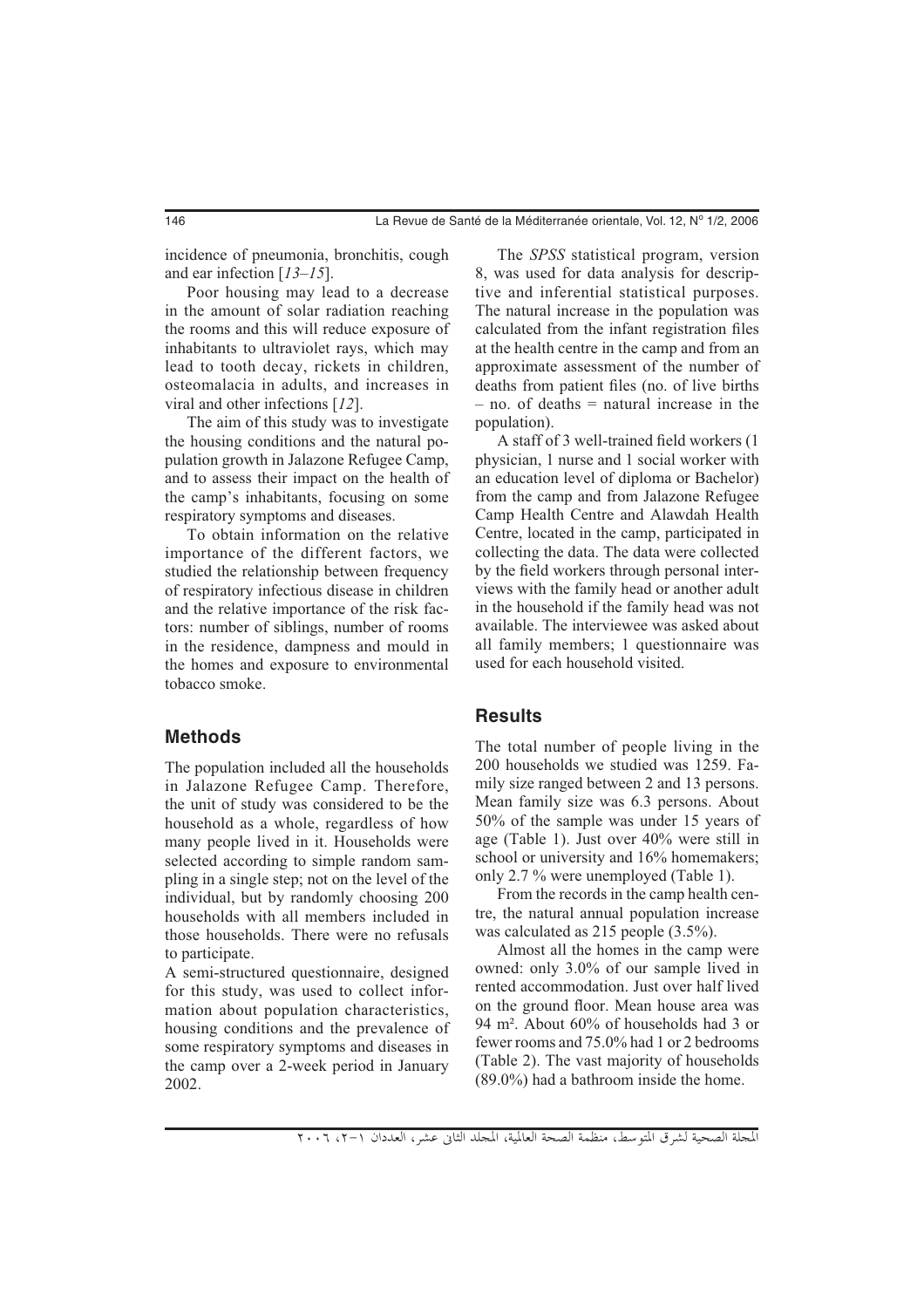Eastern Mediterranean Health Journal, Vol. 12, Nos 1/2, 2006 147

| Table 1 Distribution of sample by age group |  |  |
|---------------------------------------------|--|--|
| and occupation                              |  |  |

| Table 2 Distribution of residences according |  |
|----------------------------------------------|--|
| to characteristics                           |  |

| <b>Characteristic</b>      | No. | %    |
|----------------------------|-----|------|
| Age (years) (n = $1259$ )  |     |      |
| 0-1                        | 53  | 4.2  |
| $2 - 5$                    | 192 | 15.1 |
| $6 - 15$                   | 383 | 30.1 |
| >15                        | 631 | 49.6 |
| Occupation ( $n = 1259$ )  |     |      |
| Student                    | 527 | 41.9 |
| Homemaker                  | 199 | 15.8 |
| Preschool children         | 195 | 15.5 |
| Labourer                   | 137 | 10.9 |
| Office worker <sup>a</sup> | 102 | 8.1  |
| Skilled worker             | 37  | 2.9  |
| Unemployed                 | 35  | 2.8  |
| Self employed <sup>b</sup> | 15  | 1.2  |
| Retired (> 60 years)       | 13  | 1.0  |

a Those employed in government and private

institutions with a regular salary.

b Shop owners, owners of small companies.

A considerable proportion of the households we studied (61.0%) had highdensity living conditions (3–5 persons/ room). Overcrowding, defined as having more than 5 persons per room, was observed in 16.5% of the households.

Almost all households were connected to the piped water supply. The camp does not have a public sewage system. Most of the buildings (91.5%) have block walls; only 5.5% are made of reinforced concrete and 3.0% are made of stone. Dampness was present in 72.5% of houses, 50.5% had mould and 37.0% had leakage. Only 41.5% were exposed to the sun.

Smokers were present in 74.0% of the households: 48.5% had 1 smoker, 16.0% had 2 smokers and 9.5% had > 3 smokers.

We found a statistically significant relationship between the common cold and cough and overcrowding and poor housing conditions (number of household members, maximum number of persons

| Characteristic  | $\%$ | Cumulative % |
|-----------------|------|--------------|
| No. of rooms    |      |              |
| 1               | 3.0  | 3.0          |
| 2               | 18.5 | 21.5         |
| 3               | 39.0 | 60.5         |
| 4               | 24.0 | 84.5         |
| 5               | 12.0 | 96.5         |
| 6               | 3.5  | 100          |
| No. of bedrooms |      |              |
| 1               | 23.0 | 23.0         |
| 2               | 52.0 | 75.0         |
| 3               | 20.0 | 95.0         |
| 4               | 5.0  | 100          |
| Bathroom        |      |              |
| Inside          | 89.0 | 89.0         |
| Outside         | 5.0  | 94.0         |
| <b>Both</b>     | 6.0  | 100          |
| Accommodation   |      |              |
| Owned           | 97.0 | 97.0         |
| Rented          | 3.0  | 100          |
| Floor           |      |              |
| Basement        | 10.0 | 10.0         |
| Ground          | 56.0 | 66.0         |
| 1st             | 29.0 | 95.0         |
| 2 <sub>nd</sub> | 4.5  | 99.5         |
| 3rd             | 0.5  | 100          |

using 1 bedroom, number of smokers in the house, presence of damp, leakage or mould, and lack of ventilation throughout the house (Table 3).

With the exception of number of family members, number of smokers and ventilation throughout the home in the case of ear infection and number of family members in the case of tonsillitis, the relationship between tonsillitis and ear infection and high population density and poor housing conditions was also statistically significant (Table 3).

There was a statistically significant relationship between asthma and age group

المجلة الصحية لشرق المتوسط، منظمة الصحة العالمية، المجلد الثاني عشر، العددان ١-٢، ٢٠٠٦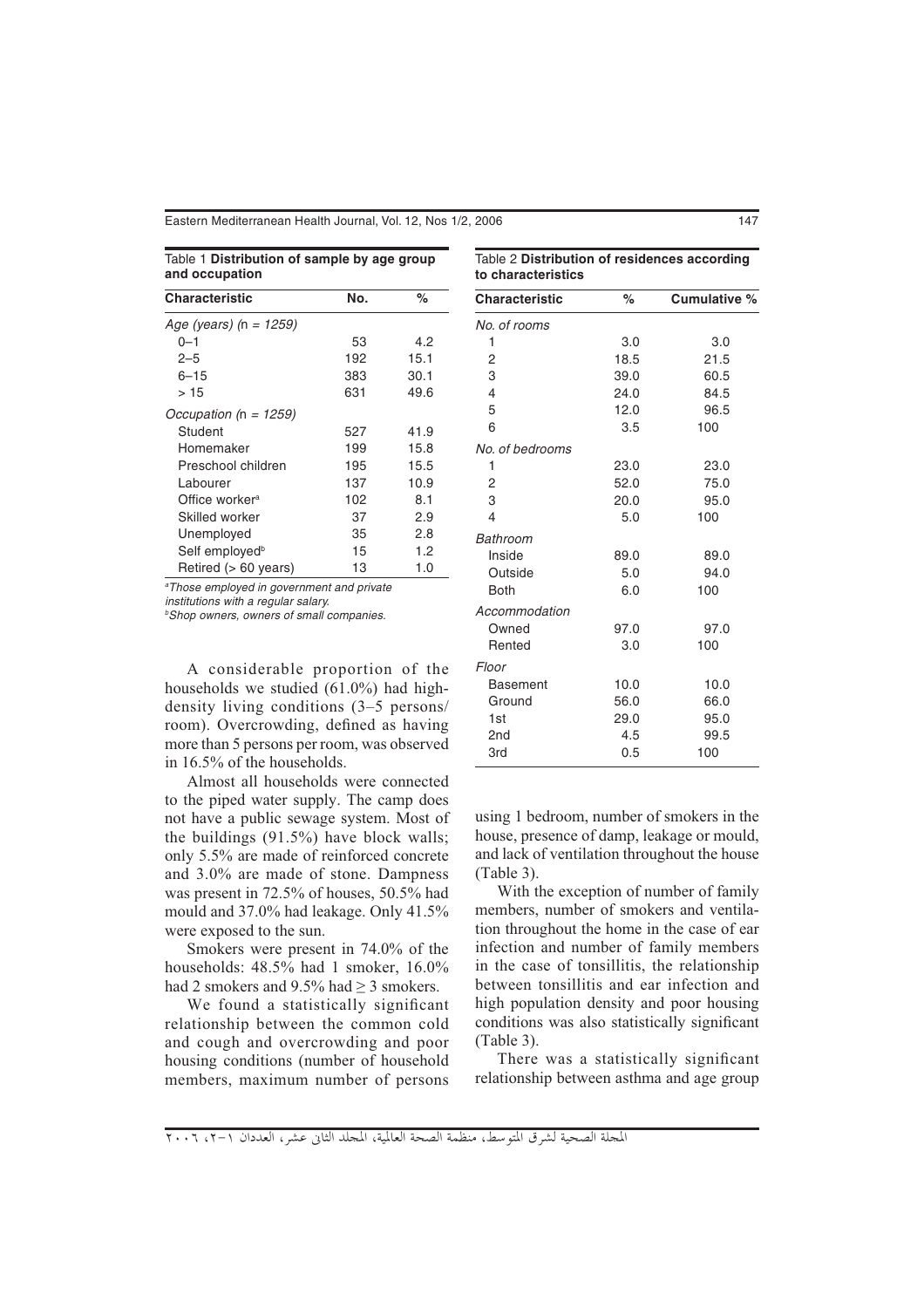148 La Revue de Santé de la Méditerranée orientale, Vol. 12, Nº 1/2, 2006

| Table 3 Predictors of respiratory infections using simple linear regression |                    |       |          |       |                    |           |                      |           |
|-----------------------------------------------------------------------------|--------------------|-------|----------|-------|--------------------|-----------|----------------------|-----------|
| <b>Predictor</b>                                                            | <b>Common cold</b> |       | Cough    |       | <b>Tonsillitis</b> |           | <b>Ear infection</b> |           |
|                                                                             | $\chi^2$           | P     | $\chi^2$ | P     | $\chi^2$           | P         | $\chi^2$             | P         |
| No. of household<br>members                                                 | 30.891             | 0.001 | 33.111   | 0.001 |                    | <b>NS</b> |                      | <b>NS</b> |
| Maximum no. using<br>1 hedroom                                              | 76.445             | $***$ | 45.573   | $***$ | 44.930             | $***$     | 43.756               | $***$     |
| No. of smokers in<br>the house                                              | 33.110             | $***$ | 40.829   | $***$ | 14.118             | 0.015     |                      | NS.       |
| Dampness present                                                            | 47.164             | $***$ | 29.211   | $***$ | 18.097             | $***$     | 7.642                | 0.006     |
| Leakage present                                                             | 20.875             | $***$ | 21.740   | $***$ | 8.678              | 0.013     | 13.945               | 0.001     |
| Mould present                                                               | 36.739             | $***$ | 36.527   | $***$ | 23.594             | $***$     | 13.434               | $***$     |
| Lack of ventilation                                                         | 29.410             | $***$ | 6.091    | 0.014 | 8.233              | 0.004     |                      | <b>NS</b> |

 $\frac{1}{2}$  \*\*\*P < 0.001.

NS = not significant.

 $(\chi^2 = 25.749, P = 0.001)$ : asthma was more prevalent in younger people. There was no statistically significant relationship between influenza and bronchial asthma and overcrowding and poor housing conditions.

From cross tabulation of presence of dampness in the home and prevalence of cough, we found that 199 (20.8%) persons were suffering from cough out of 956 persons living in houses with dampness in them, and 22 (7.3%) persons were having cough out of 303 persons living in houses without dampness. In addition, from the cross tabulation of having mould in the

home and prevalence of common cold among family members, it was found that 225 (33.4%) were having common cold out of 674 inhabitants living in houses with mould present, and 107 (18.3%) out of 585 persons living in houses without mould.

The most prevalent respiratory condition among our sample was the common cold  $(26.4\%)$  followed by cough  $(17.6\%)$ ; asthma was the least prevalent (3.4%) (Table 4).

Respiratory diseases and symptoms were attributed to changes in the weather by 27.2% of the respondents; 1.5% attributed

| <b>Condition</b> |         | Prevalence (%)<br>Age group (years) |          |      | <b>Overall</b><br>prevalence |
|------------------|---------|-------------------------------------|----------|------|------------------------------|
|                  | $0 - 1$ | $2 - 5$                             | $6 - 15$ | >15  | $(\% )$                      |
| Common cold      | 4.2     | 20.5                                | 32.5     | 42.8 | 26.4                         |
| Cough            | 4.5     | 21.3                                | 28.1     | 46.2 | 17.6                         |
| Tonsillitis      | 6.8     | 22.0                                | 31.1     | 40.2 | 10.5                         |
| Ear infection    | 10.5    | 21.1                                | 36.8     | 31.6 | 4.5                          |
| Influenza        | 5.9     | 8.8                                 | 21.6     | 63.7 | 8.1                          |
| Asthma           | 11.6    | 18.6                                | 16.3     | 53.5 | 3.4                          |

mptoms were present at the time of the interview or within 2 weeks prior to it.

المجلة الصحية لشرق المتوسط، منظمة الصحة العالمية، المجلد الثابي عشر، العددان (-٢، ٢٠٠٦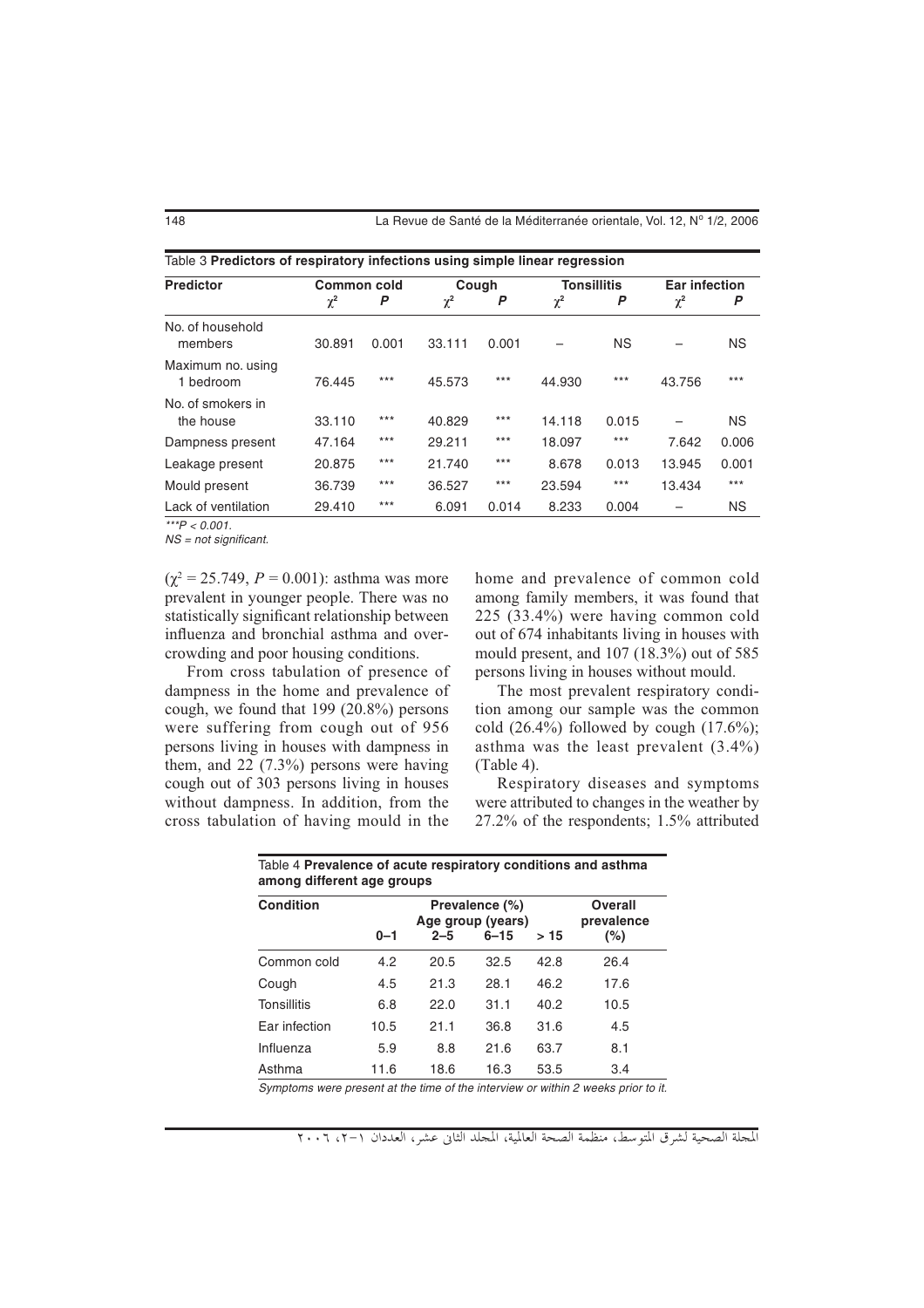respiratory symptoms and diseases to poor housing conditions and 21.9% to infection (Table 5).

### **Discussion**

About 50% of the inhabitants were under 15 years. In the Palestinian Central Bureau of Statistics 1997 census, people under 15 years old in the West Bank and Gaza constituted 45% of the whole population. So the inhabitants of Jalazone Refugee Camp were younger than in other areas in Palestine.

The natural annual population increase was 3.5%. Mean family size was 6.3 persons, indicating a high fertility rate. Taking into account mean house area  $(94 \text{ m}^2)$  and the fact that  $75\%$  of homes had 1 or 2 bedrooms, this obviously leads to overcrowding. Poor housing conditions

| Table 5 Causes of respiratory conditions as  |
|----------------------------------------------|
| indicated by inhabitants of Jalazone Refugee |
| Camp                                         |

| <b>Frequency</b> | %    |
|------------------|------|
| 139              | 27.2 |
| 112              | 21.9 |
| 95               | 18.6 |
| 37               | 7.2  |
| 31               | 6.1  |
| 30               | 6.0  |
| 22               | 4.3  |
| 11               | 2.2  |
| 10               | 2.0  |
| 8                | 1.5  |
| 6                | 1.2  |
| 5                | 1.0  |
| 4                | 0.8  |
| 1                | 0.2  |
| 511              | 100  |
|                  |      |

were apparent in that most of the homes

had damp or mould and only 41.5% were exposed to the sun. Damp and mouldy conditions have a number of direct and indirect impacts on health. Haverinen et al. reported an association between moisture damage and respiratory infections. It also has to be acknowledged that economic factors play a part in this equation [*16*]. Refugees on low fixed incomes, the long-term sick or the mentally ill often find themselves in the least desirable of homes with significant dampness. In addition, dampness is associated with the proliferation of both mite and mould populations [*17*].

Moulds have been linked as risk factors for asthma [*18*]. Due to their action the body attempts to respond to their presence through natural defence mechanisms including coughing and sneezing, excess mucus production or rhinitis. Studies have shown links to persistent cold-like symptoms in adults and children [*19*].

Almost all households were connected to the piped water supply, which was a positive indicator. On the other hand, the lack of a public sewage system is a big problem for the camp inhabitants and also for the nearby village of Jifna. The persistent sewage problem in the camp has had, and still has, a negative effect on the environment because the sewage flows to Jifna throughout the year with no solution so far.

We found a statistically significant relationship between common cold and cough and overcrowding and poor housing conditions. The common cold is caused by infection with rhinovirus spread by close personal contact and nasal mucus on the hands, and spread is facilitated by overcrowding and poor ventilation, as is the case in Jalazone Refugee Camp [*20*].

There was also a statistically significant relationship between tonsillitis and ear infection and overcrowding and some risk

748 (59.4%) out of the 1259 were not infected.

المجلة الصحية لشرق المتوسط، منظمة الصحة العالمية، المجلد الثاني عشر، العددان ١-٢، ٢٠٠٦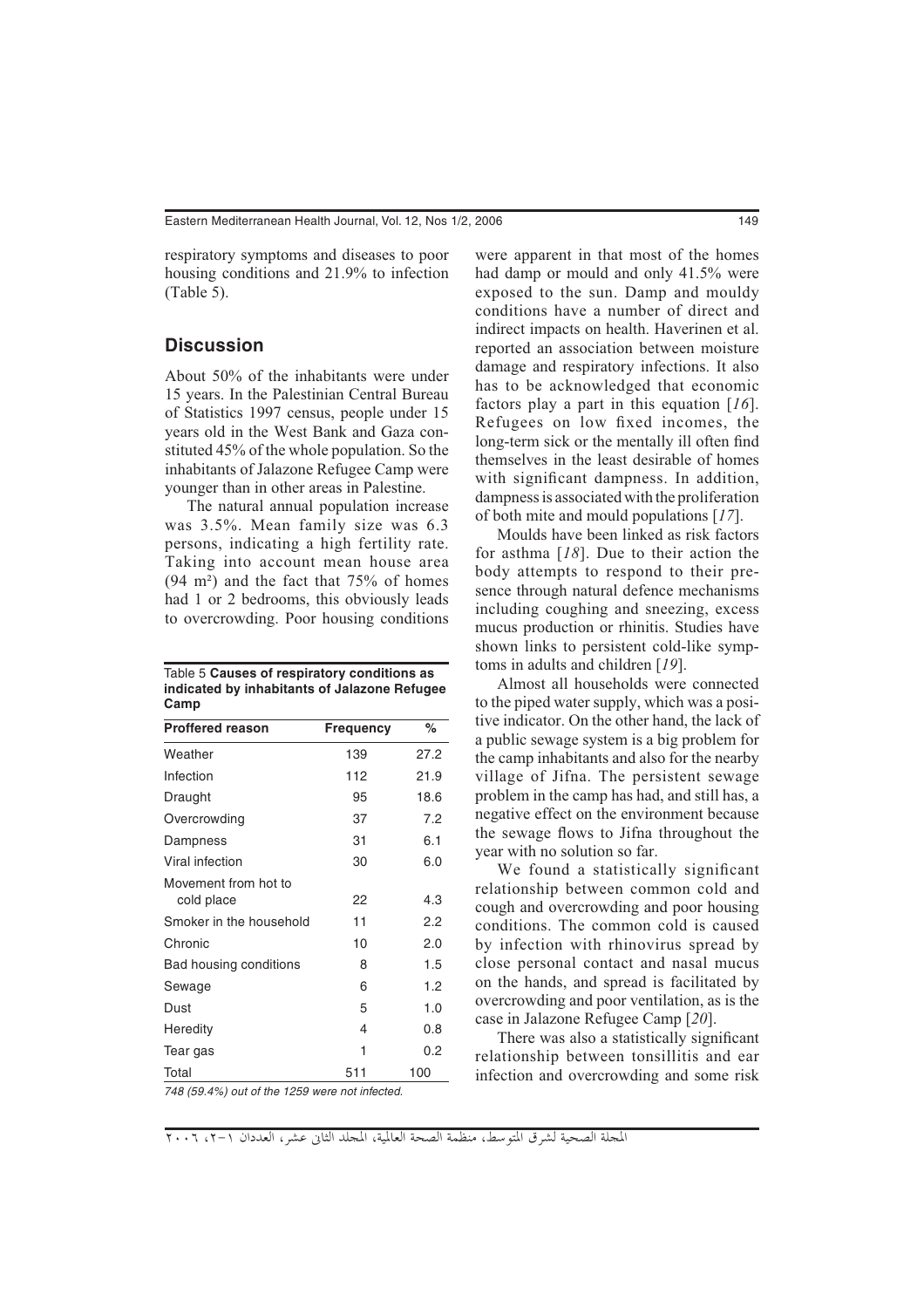factors for poor housing conditions. Tonsillitis is a disease caused by *Streptococcus haemolyticus* and the disease flourishes in conditions of overcrowding and poor ventilation along with poor sanitary conditions. This is consistent with the situation of housing in the Jalazone camp [*21*]. It has been reported that children who are inadequately housed or living in overcrowded housing are at significantly increased risk of ear infection, are not likely to receive regular medical care and are more likely to contract other contagious infections such as diarrhoea and tuberculosis [*22*].

There was no statistically significant relationship between influenza and bronchial asthma and overcrowding and poor housing conditions. Nevertheless, socioeconomic disadvantage (poverty) has been associated with increased rates of asthma and influenza in children living in inner cities in the United States of America and in Montreal schoolchildren. This association may be a reflection of poor housing conditions, dampness, which encourages the growth of moulds and house-dust mites, use of certain fuels for home heating or cooking with unvented gas appliances or wood [*23*].

This study has limitations since the collected data depended on the assessment by the inhabitants themselves about housing conditions and the occurrence of some respiratory symptoms and diseases. Our results may have been affected by the fact that diagnosis of influenza is difficult, and that bronchial asthma is considered more a hereditary disease by the camp inhabitants rather than a condition associated with poor housing conditions and overcrowding.

The housing and the crowding problems increase year after year since the camp's borders are fixed and people have no space to expand except in a vertical direction. This will inevitably create further negative health impacts and exacerbate social, ecological, psychological and other problems

# **Conclusions and recommendations**

Housing conditions in Jalazone Refugee Camp are poor and we found a statistically significant relationship between certain respiratory diseases and the housing conditions. Half of the respondents attributed respiratory conditions to weather changes, so some effort is needed to increase the awareness of the population about the causes of such conditions.

It is essential to satisfy the present housing needs of the refugees, thus relieving problems of overcrowding and inadequate facilities. There is a growing need for a comprehensive housing strategy in Palestine; this should include special housing requirements where required.

Increasing awareness among the camp's population about causes and modes of transmission of respiratory diseases is essential since 50% of the respondents attributed them to weather changes.

The tragedy of the refugees is interminable, and unless a radical solution is found for their problems, serious future catastrophes are likely to overrun the camps and their surroundings in the future.

#### *References*

- 1. Annual report of the Department of Health. Amman, Jordan, United Nations Relief and Works Agency for Palestine Refugees in the Near East, 1996.
- 2. Farah R. A report on the psychological effects of overcrowding in refugee camps in the West Bank and Gaza Strip. Ottawa, Canada, International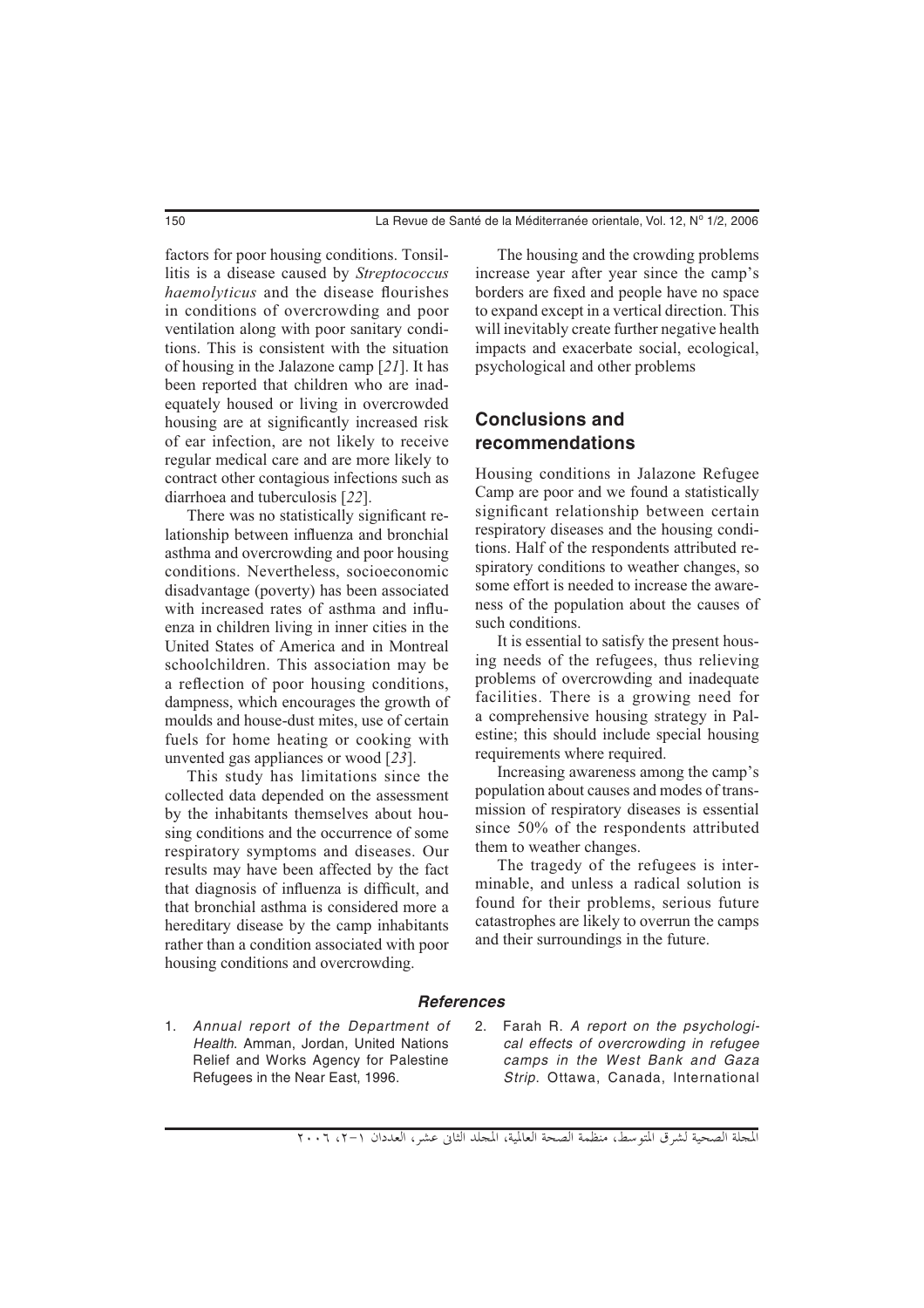Development Research Centre**,** 2000 (http://www.arts.mcgill.ca/MEPP/PRRN/ farah.html, accessed 12/11/2005).

- 3. Khader NR. Socio-economic and health profile of the Palestinian Arab inhabitants of the Old City of Jerusalem. Jerusalem, Society for Austro-Arab Relations, 1996.
- 4. Bierman-Lytle P. Creating a healthy home: environmental building materials—what are they? Where are they? Environmental health perspectives, 1995, 103(suppl. 6):67–70.
- 5. Giacaman R. A profile of life and health in three Palestinian villages. Palestine Community Health Unit, Birzeit University, 1985.
- 6. Tribe R. Mental health of refugees and asylum-seekers. Advances in psychiatric treatment, 2002, 8(4):240–7.
- 7. Benenson AS, ed. Control of communicable diseases in man, 13th ed. Washington DC, American Public Health Association, 1981:443.
- 8. Sandel M, Zotter J. How substandard housing affects children's health. Contemporary pediatrics, 2000, 17(10): 134–44 (http://www.findarticles.com/cf\_0/ m0BGH/10\_17/68642670/print.jhtm, accessed 13 January 2003).
- 9. Brunekreef B et al. Home dampness and respiratory morbidity in children. American review of respiratory disease, 1989, 140(5):1363–7.
- 10. Koskinen OM, Husman TM, Hyvarinen AM. Two moldy daycare centers: a follow-up study of respiratory symptoms and infections. Indoor air, 1997, 7:262–8.
- 11. 2002 review of the London health strategy high-level indicators. London, London Health Commission, 2002 (http:// www.londonshealth.gov.uk/pdf/hinl2002\_ s3.pdf, accessed 28 November 2005).
- 12. Filfil M. The housing environment and women's health: the case of Ramallah

Al-Tahta. West Bank, Palestine, Institute of Community and Public Health, Birzeit University, 1999.

- 13. Shephard R. Respiratory infections in children and ETS. Archives of environmental health, 1992, 47:112–7.
- 14. Kitchens G. Relationship of environmental tobacco smoke to otitis media in young children. Laryngoscope, 1995, 105(5 Pt 2 suppl. 69):1–13.
- 15. Stenstrom R, Bernard PA, Ben-Simhon H. Exposure to environmental tobacco smoke as a risk factor for recurrent acute otitis media in children under the age of five years. International journal of pediatric otorhinolaryngology, 1993, 27(2): 127–36.
- 16. Haverinen U et al. Comparison of twolevel and three-level classifications of moisture-damaged dwellings in relation to health effects. Indoor air, 2001, 11(3):192–9.
- 17. Stirling T. Housing and health making the links count. Housing review, 1997, 46: (3):56–8.
- 18. Kilpelainen M et al. Home dampness, current allergic diseases, and respiratory infections among young adults. Thorax, 2001, 56(6):462–7.
- 19. Huang SW, Kimbrough JW. Mold allergy is a risk factor for persistent cold-like symptoms in children. Clinical pediatrics, 1997, 36(12):695–9.
- 20. Singh J. MIAP 2004: monitoring indoor air pollution. The 2nd International conference. Toxic moulds and indoor air quality: monitoring, health hazards, identification, risk assessment and control in buildings. (http://www.ebssurvey.co.uk/docs/ ToxicMoulds.pdf, accessed 3 December, 2005).
- 21. Taneja MK. Blunt dissection to bipolar forcep tonsillectomy - a comparision. Indian

المجلة الصحية لشرق المتوسط، منظمة الصحة العالمية، المجلد الثاني عشر، العددان ١-٢، ٢٠٠٦